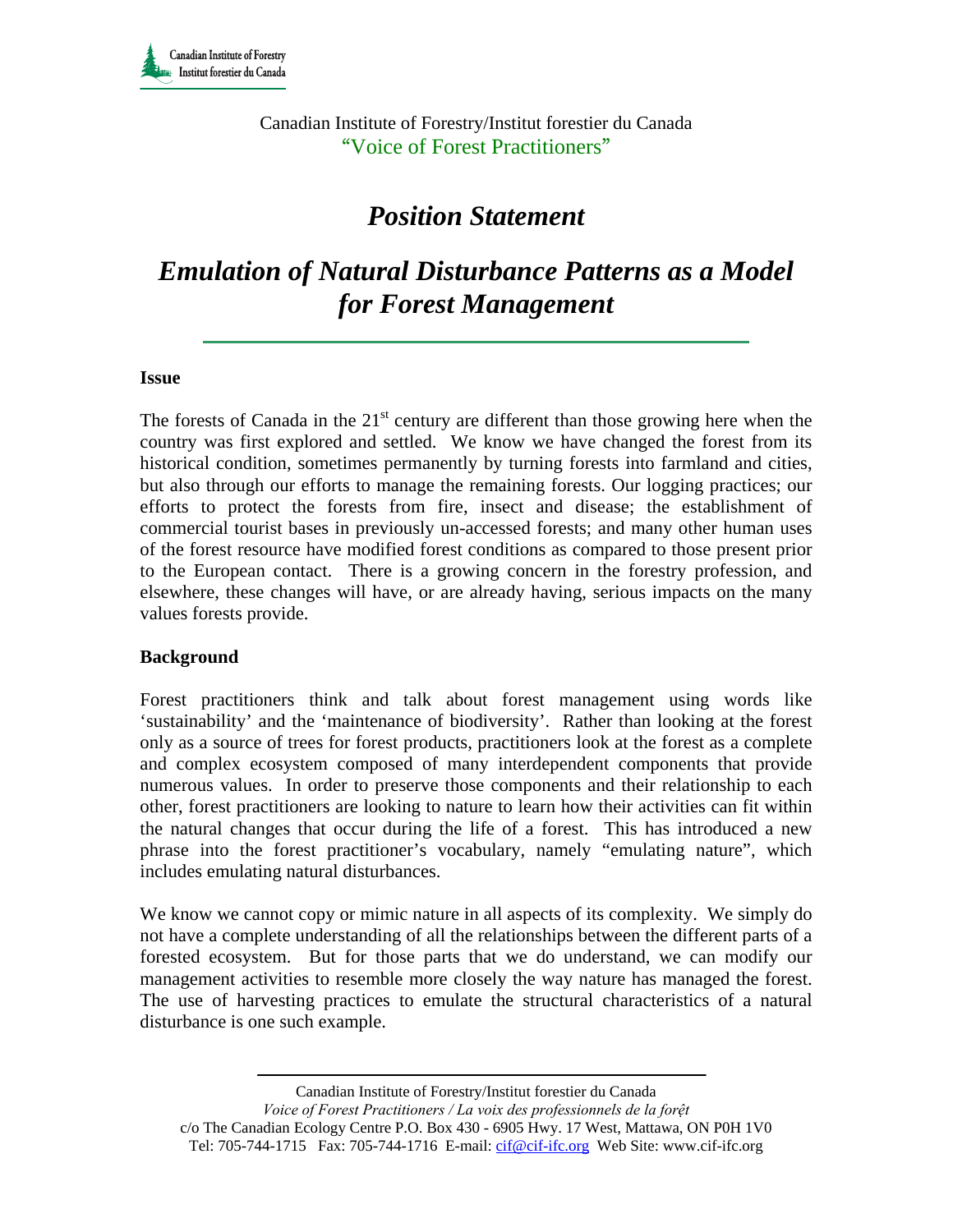

Nature "harvests" and renews its forests in different ways. For some forests, composed of trees that grow well in shade, as one tree dies it is replaced by another. For other forests, however, composed of trees that require full sunlight, nature provides the proper growing conditions through wildfires, insect infestations and blowdowns (the destruction of large portions of a forest as a result of an extremely strong wind).

There is a significant difference between the patterns produced through these natural events and the forest patterns resulting from our current forest management practices. Nature provides a range of sizes of disturbances, from very small to very large; our industrial harvesting and management of the forest has produced, especially recently, only smaller openings. This tendency, coupled with our success at suppressing or containing forest fires that would otherwise have produced very large disturbances, has resulted in a forest comprised of many, relatively small patches. The large, uniform forests created by past natural disturbance processes are either disappearing or are increasingly fragmented. .

Some wildlife species and other components of the forest ecosystem require these large, uniform forests that result from the larger disturbances. The needs and habitat requirements of species that are dependent on larger disturbances are not being met through our current forest practices that focus on the production of smaller disturbances. If forest practitioners are to emulate natural disturbances to the best of their ability, then they will need to produce a range of harvest block sizes, from small to large, in order to provide the habitat structure and distribution required for the full range of wildlife species that live in, and have evolved with, Canada's forests.

There is certainly more to emulating natural disturbances than just disturbance sizes, such as the amount of undisturbed forest that separates various sized disturbances. There are obviously some aspects of logging that do not resemble natural disturbances such as: road development; the removal of most of the timber from a harvested site; the different time intervals between harvest operations and natural disturbances on the same site; the impracticality of harvesting very large areas (i.e. some fires burn several hundred thousand hectares, but it is neither socially acceptable nor feasible to harvest this much forest at once); the compaction of the soil by large machines; the lack of burned or decaying material; and the fact that fire is a chemical process while harvesting is a physical process. Nonetheless, the concept of emulating natural disturbances is valid because it is a starting point, with a scientific and ecological basis, for improved forest management. The alternative is a much more simplistic and socially unacceptable plan to conduct harvest events across a management unit with limited regard for their impact on other forest values.

Some of the limitations noted in the previous paragraph can be addressed. For instance, patches and peninsulas of uncut trees can be left within the boundaries of a cut block to provide wildlife habitat and future sources of decaying fibre; heavy machinery can be equipped with special tires that reduce or eliminate soil compaction on sites where this is

*Voice of Forest Practitioners / La voix des professionnels de la forệt* 

c/o The Canadian Ecology Centre P.O. Box 430 - 6905 Hwy. 17 West, Mattawa, ON P0H 1V0 Tel: 705-744-1715 Fax: 705-744-1716 E-mail: cif@cif-ifc.org Web Site: www.cif-ifc.org

Canadian Institute of Forestry/Institut forestier du Canada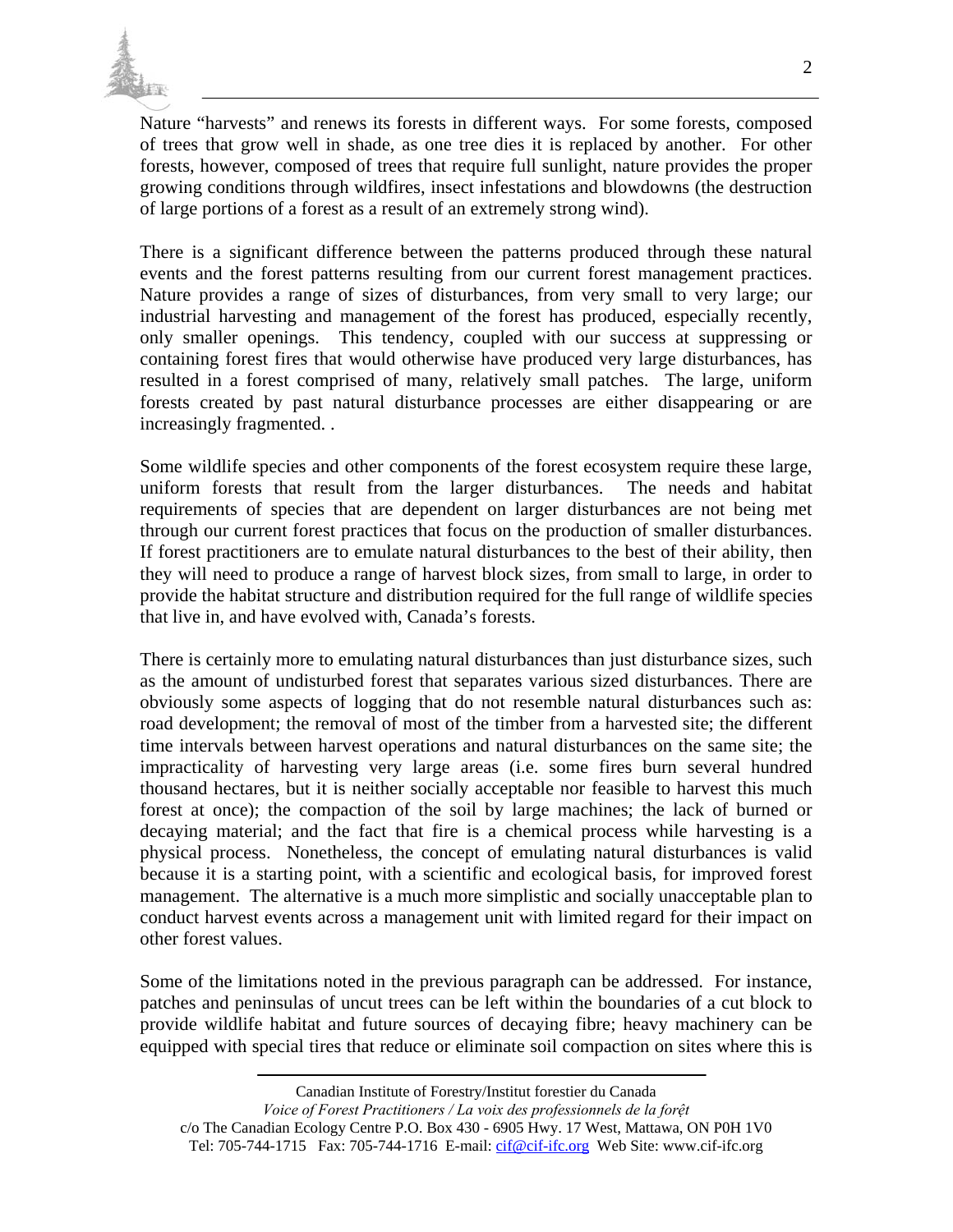

a concern; and prescribed fire can be used as a management tool following the harvest to prepare the site for subsequent regeneration.

There are many questions that must be answered before managers can begin to plan their harvesting operations in a manner that will emulate nature. They must have information on the number and sizes of historical disturbances; the number, size and spacing of recent disturbances (both natural and human); the composition and age of the historical and current forests; the desirable structure to be retained within patches; the capability of wildlife species to move within and between disturbance patches; the differences between pure forest types and the transitional forests that lie between them; and how much old growth is required. Further, since these are new management techniques, the results obtained must be monitored closely and evaluated in order to make the necessary modifications for future application.

### **CIF/IFC Position**

- 1. The CIF/IFC supports efforts to manage the forest based on the premise of emulating natural patterns of disturbance. There is, however, a clear need for considerably more research to provide a firmer basis for such management practices.
- 2. As forest practitioners, we need to improve our understanding of the similarities in structure and function of natural forests when compared to forests harvested based on the principles of natural emulation.
- 3. The CIF/IFC encourages the assessment of the effects of climate change on natural disturbances and our current forests.
- 4. The CIF/IFC supports the continuing research and practices to emulate natural disturbances with an associated monitoring program to begin to answer some of these questions, and to determine how successful we have been in maintaining the forest's biodiversity, function and sustainability.

### **The CIF/IFC**

The Canadian Institute of Forestry / Institut forestier du Canada (CIF/IFC) is a national voice of forest practitioners. The CIF/IFC, formed in 1908, represents members who are foresters, forest technologists and technicians, educators, scientists and others with a professional interest in forestry. The Institute's mission is "*to provide national leadership in forestry, promote competence among forestry professionals, and foster public awareness of Canadian and international forestry issues."* 

*We are people with a professional interest in forestry, working in government, industry, academic and consulting fields. Our members use their education, training, and* 

Canadian Institute of Forestry/Institut forestier du Canada

*Voice of Forest Practitioners / La voix des professionnels de la forệt* 

c/o The Canadian Ecology Centre P.O. Box 430 - 6905 Hwy. 17 West, Mattawa, ON P0H 1V0 Tel: 705-744-1715 Fax: 705-744-1716 E-mail: cif@cif-ifc.org Web Site: www.cif-ifc.org